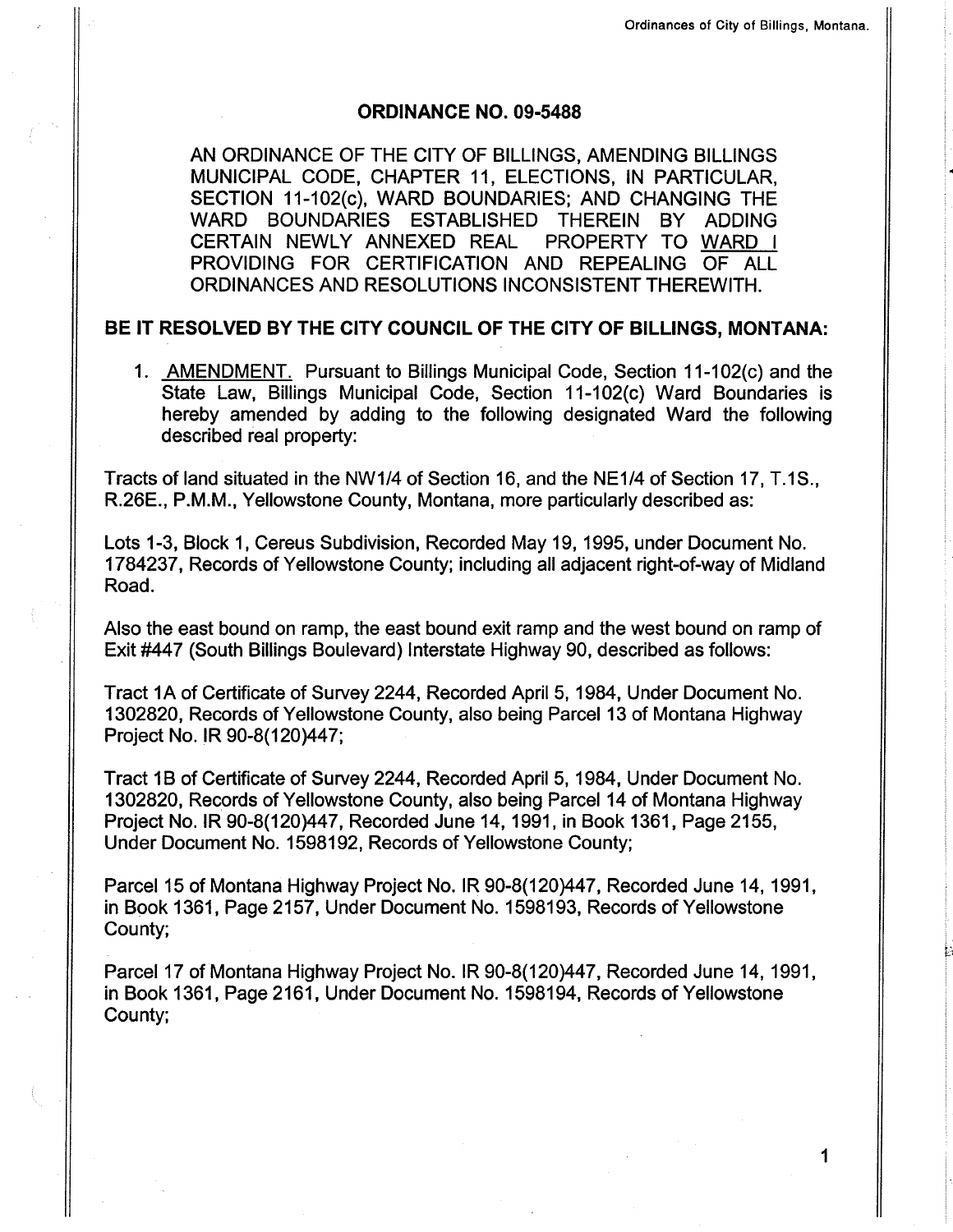Parcel 11 of Montana Highway Project No. IR 90-8(120)447, Recorded September 13, 1991, in Book 1364, Page 4805, Under Document No. 1608169, Records of Yellowstone County;

Parcel 16 of Montana Highway Project No. lR 90-8(120)447 , Recorded September 18, 1991, in Book 1365, Page 0282, Under Document No. 1608605, Records of Yellowstone County; Containing 28.222 gross acres and 5.027 net acres.

(# 08-09) See Exhibit "A" Attached

- 2. CERTIFICATION. Pursuant to M.C.A. Section 13-3-103, the above change and alteration is hereby certified to the election administrator by the City Council, and the City Administrator or his designee is hereby directed to certify the changes and alterations and to deliver a map showing the boundaries of the ward, the streets, avenues and alleys by name and the ward by number, to the election administrator not more than ten (10) days after the effective date of this ordinance.
- 3. REPEALER. All other ordinances, sections of the Billings Municipal Code and ordinances inconsistent herewith are hereby repealed.

PASSED by the City Council on the first reading this 26<sup>th</sup> day of January, 2009.

PASSED by the City Council on the second reading this  $9<sup>th</sup>$  day of February, 2009.



Cari Martin, CITY CLERK

(AN 08-0e)

THE CITY OF BILLINGS:

Ron Tussing, MAYOR

il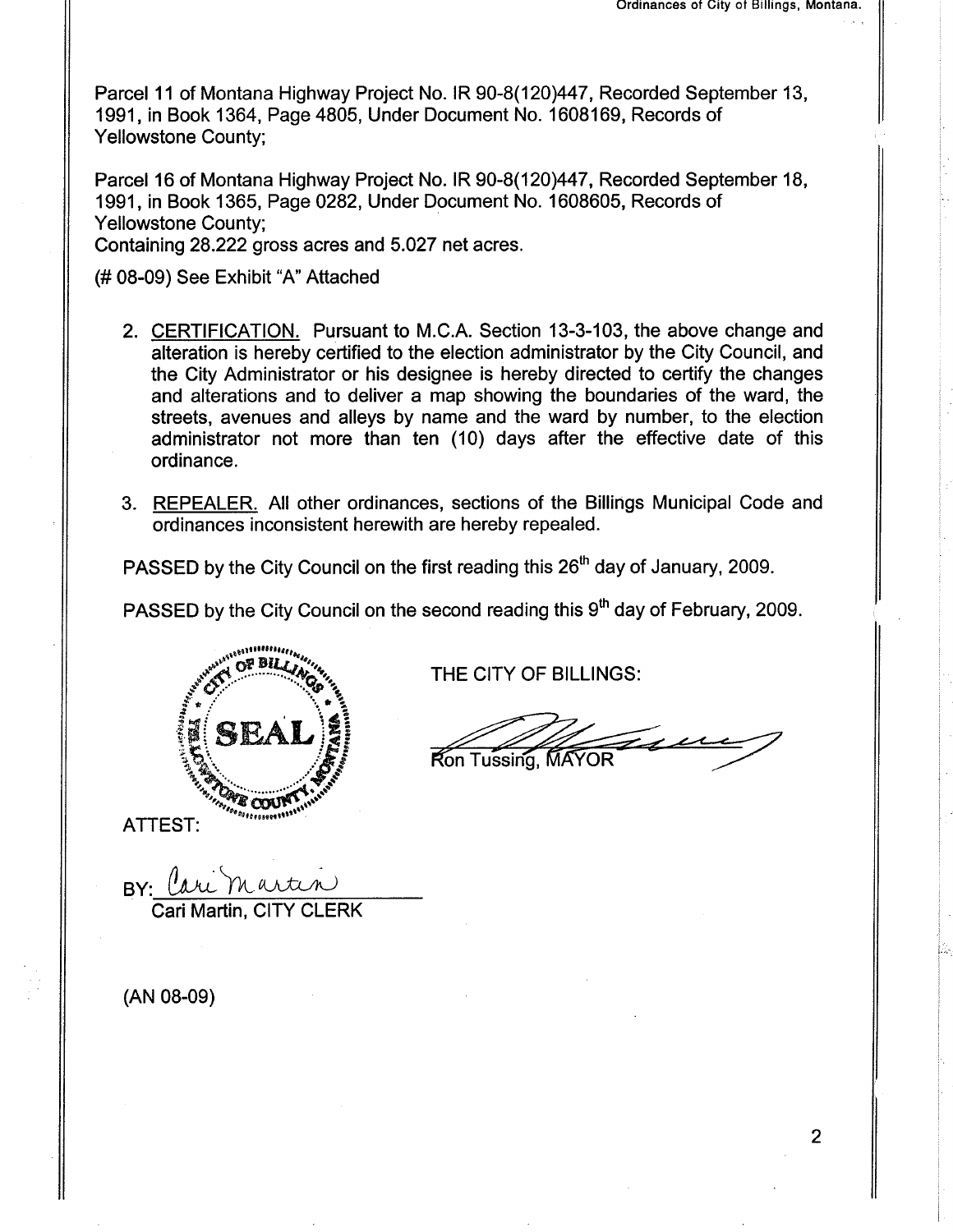

ţ.

 $\{\cdot$ 

3